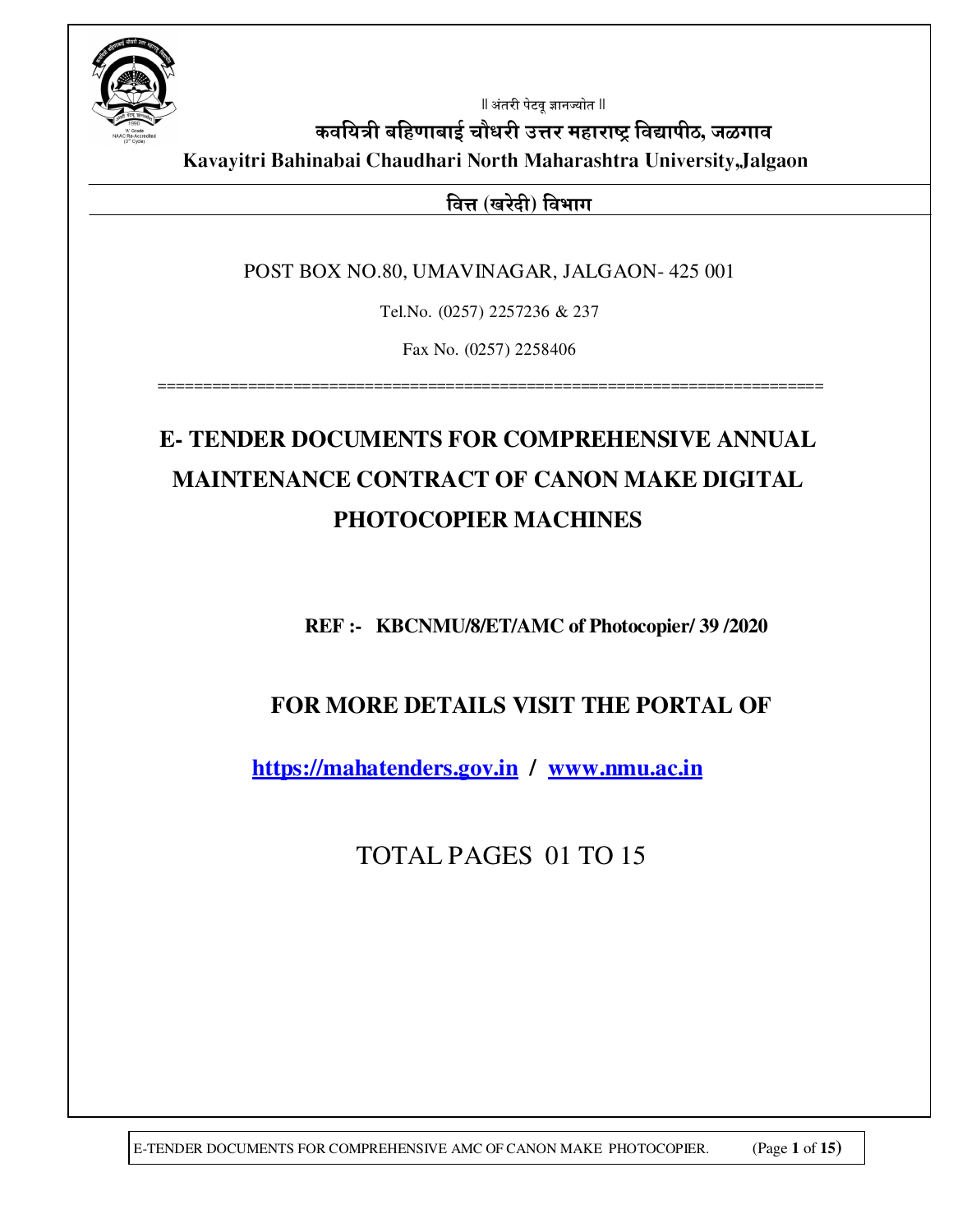

 $\parallel$  अंतरी पेटवू ज्ञानज्योत  $\parallel$ कवयित्री बहिणाबाई चौधरी उत्तर महाराष्ट्र विद्यापीठ, जळगाव **Kavayitri Bahinabai Chaudhari North Maharashtra University,Jalgaon** 

**बित्त (खरेदी) विभाग** 

# **INDEX**

## **E-TENDER DOCUMENTS FOR COMPREHENSIVE ANNUAL MAINTENANCE CONTRACT OF CANON MAKE DIGITAL PHOTOCOPIER MACHINES**

| Sr. No. | <b>Details of Contents</b>                                                                                   |    | Pages No. |  |
|---------|--------------------------------------------------------------------------------------------------------------|----|-----------|--|
| 01      | Tender Schedule                                                                                              | 03 |           |  |
| 02      | <b>E-Tender Notice</b>                                                                                       | 04 |           |  |
| 03      | Instructions for Filling of E-Tender                                                                         | 05 | 06        |  |
| 04      | General Terms and Conditions of the<br>tender                                                                | 07 | 08        |  |
| 05      | List of Canon Make Photocopier Machines to be<br>covered under Comprehensive Annual Maintenance<br>Contract. | 09 | 10        |  |
| 06      | Information of the bidder (Annexure—A)                                                                       | 11 |           |  |
| 07      | Certificate of Annual Turn Over<br>(Annexure—B)                                                              | 12 |           |  |
| 08      | Declaration regarding blacklisting<br>debarring for taking Part in tender.<br>(Annexure—C)                   | 13 |           |  |
| 09      | <b>Bidder's Declaration</b><br>(Annexure—E)                                                                  | 14 |           |  |
| 10      | List of Clients (Annexure—F)                                                                                 | 15 |           |  |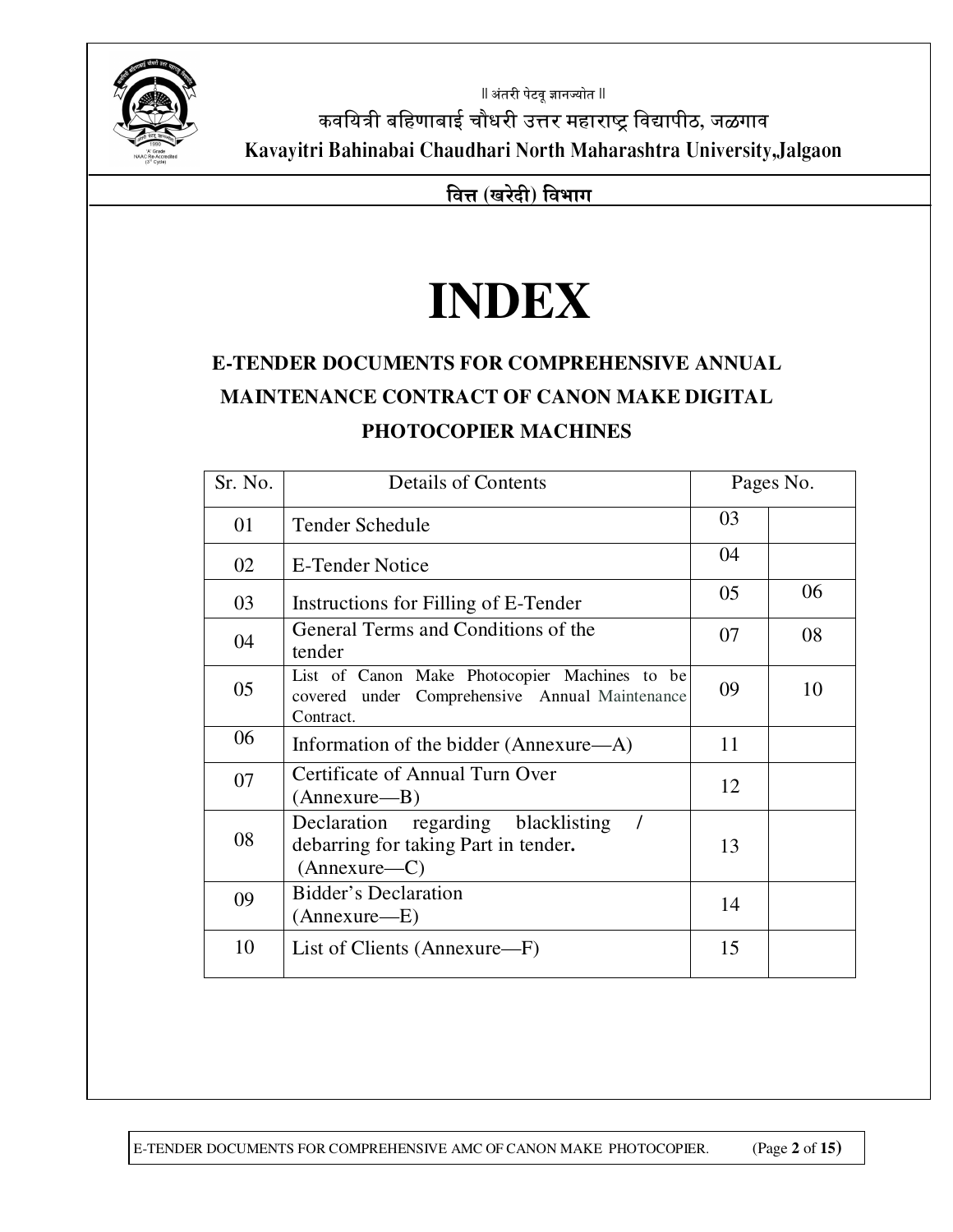

 $\parallel$  अंतरी पेटवू ज्ञानज्योत  $\parallel$ 

कवयित्री बहिणाबाई चौधरी उत्तर महाराष्ट्र विद्यापीठ, जळगाव **Kavayitri Bahinabai Chaudhari North Maharashtra University,Jalgaon** 

#### **बित्त (खरेदी) विभाग**

## **Tender Schedule and Contact details (AMC)**

| Sr.No. | Key Days of the tender       | Start date & time |              | End date and time          |
|--------|------------------------------|-------------------|--------------|----------------------------|
| 01     | <b>Tender Release</b>        | 16/01/2020        | 17.30 hrs.   |                            |
| 02     | Tender documents downloading | 17/01/2020        | $10.00$ hrs. | 06/02/2020<br>$12.00$ hrs. |
| 03     | Online submission            | 17/01/2020        | 10.00 hrs.   | 06/02/2020<br>15.00 hrs.   |
| 04     | Technical Bid opening        | 10/02/2020        | 16.00 hrs.   |                            |

## **Contact below if any query**

| 1) Sumit Katkar.                      | 7745827385       |
|---------------------------------------|------------------|
| For any Information / difficulty      | 7843024910       |
| Regarding online submission of tender |                  |
|                                       |                  |
| 2) General query                      | 0257-2257236-237 |
| Mr. Ravindra A.Patil,                 | (Purchase Dept.) |
| Section Officer (Purchase Deptt.)     |                  |

E-TENDER DOCUMENTS FOR COMPREHENSIVE AMC OF CANON MAKE PHOTOCOPIER. (Page **3** of **15)**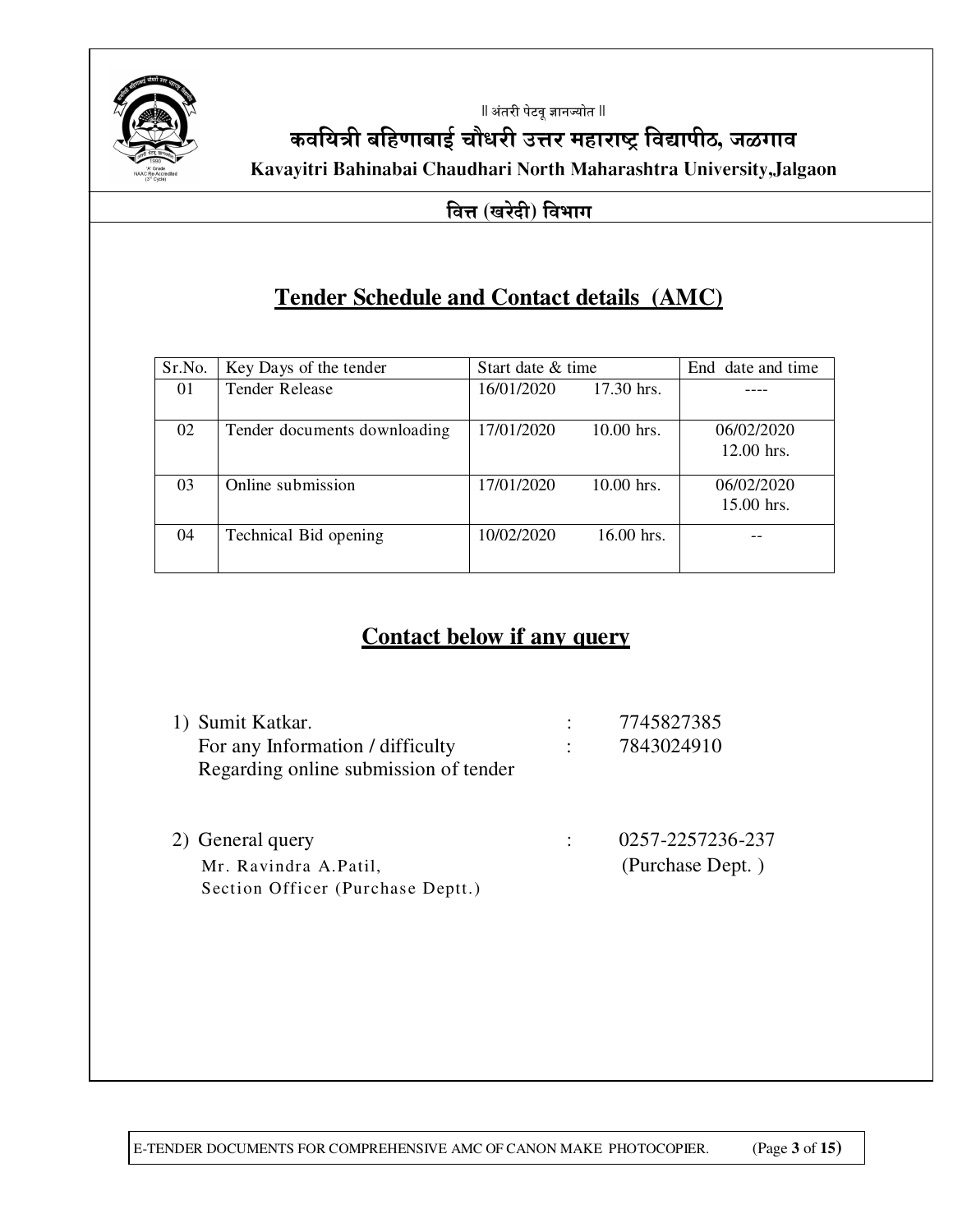$\parallel$  अंतरी पेटव ज्ञानज्योत  $\parallel$ 



कवयित्री बहिणाबाई चौधरी उत्तर महाराष्ट्र विद्यापीठ, जळगाव Kavayitri Bahinabai Chaudhari North Maharashtra University,Jalgaon

**बित्त (खरेदी) विभाग** 

# **E- TENDER DOCUMENTS FOR COMPREHENSIVE ANNUAL MAINTENANCE CONTRACT OF CANON DIGITAL PHOTOCOPIER MACHINES**

 Kavayitri Bahinabai Chaudhari North Maharashtra University, Jalgaon invites e-tender for Comprehensive Annual Maintenance Contract of Canon Make Digital Photocopier Machines from the reputed and experienced Authorized service providers/original equipment manufacturer (OEM'S) to participate in the competitive bidding process. For the detailed tender documents, interested bidder should visit https: // mahatenders.gov.in and www.nmu.ac.in.

The filled in tender must be submitted online on or before **06/02/2020** up to 15.00 hrs. Any extension of tender, corrigendum or change in schedule will not be published in News paper; it will be published only at above mentioned website only.

> **( Dr. V. V. Katdare ) Offg.Finance and Accounts Officer**

## Ref.:- KBCNMU/8/ET/AMC OF PHOTOCOPIER/39/2020 Date : 16/01/2020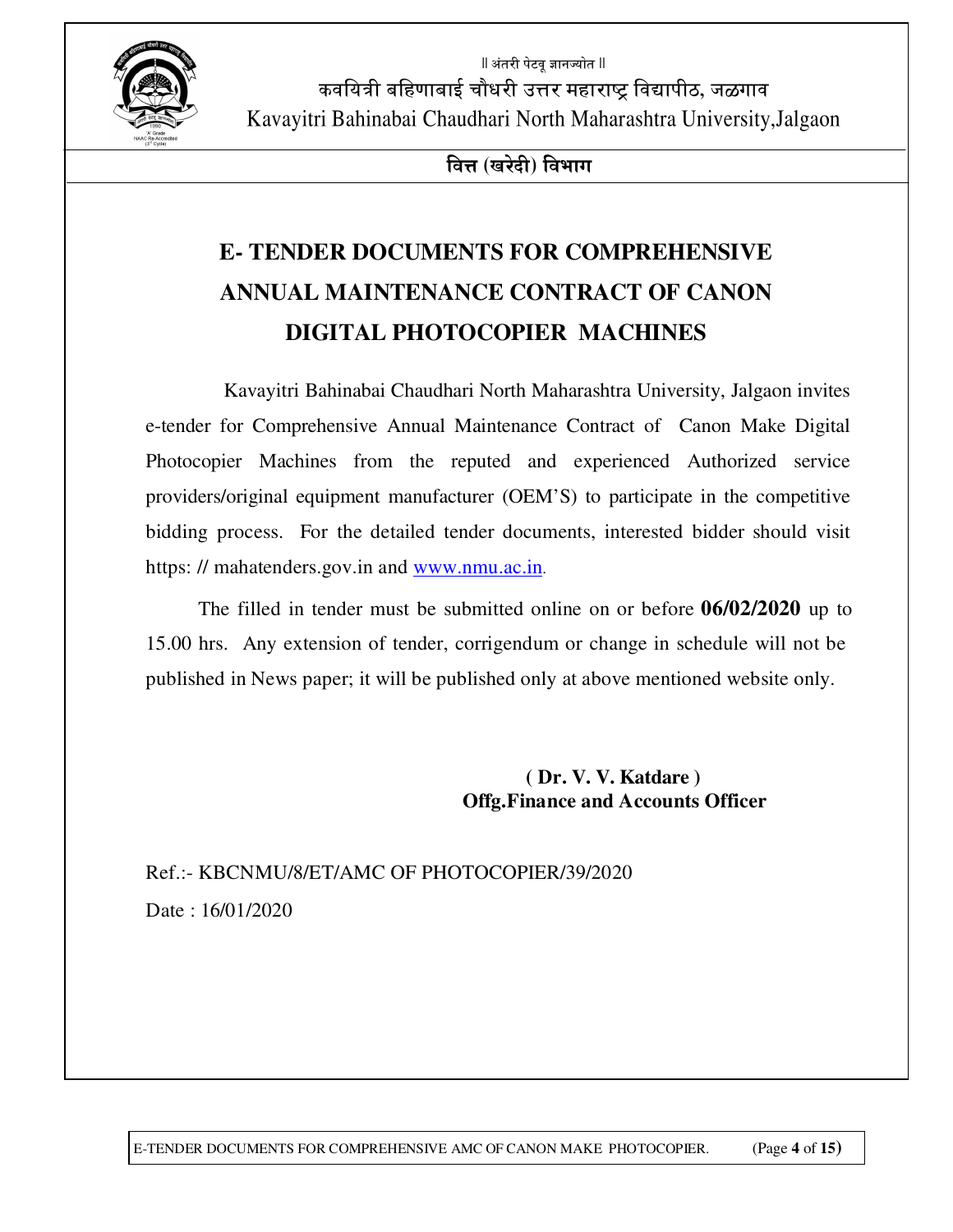## **Instructions for filling of E-Tender**

The Finance and Accounts Officers, Kavayitri Bahinabai Chaudhari North Maharashtra University, Jalgaon invites E-Tender for Comprehensive Annual Maintenance Contract of Canon Make Digital Photocopier Machines from the reputed and experienced Authorized service providers/original equipment manufacturer (OEM'S) having 3-5 years experience in execution of similar kind of AMC in reputed organizations. The details in this regard are given below.

1. Procedure to submit the tender: All eligible/ interested tenderer are required to be enrolled on portal https://mahatenders.gov.in before downloading tender documents and participate in e-tendering The vendors should submit online tender in two bid system i.e. Technical Bid and Financial Bid. (BOQ)

| Sr.No.       | <b>Name of Document</b>                                                                                                                                                                                                                             |
|--------------|-----------------------------------------------------------------------------------------------------------------------------------------------------------------------------------------------------------------------------------------------------|
| $\mathbf I$  | Information of the bidder as per Annexure $-A$ .<br>(The same should be submitted on letter head)                                                                                                                                                   |
| $\mathbf{I}$ | Certificate of Registration / Incorporation.                                                                                                                                                                                                        |
| III          | Copy of GST registration certificate                                                                                                                                                                                                                |
| IV           | Copy of PAN card                                                                                                                                                                                                                                    |
| $\mathbf V$  | Copies of Income tax return filed during last three financial years.                                                                                                                                                                                |
|              | $(2016-17, 2017-18, 2018-19)$                                                                                                                                                                                                                       |
| VI           | Authorization certificate / letter from Original equipment manufacturer that the bidder<br>is authorized service provider for photocopier machines and spare is part will be made<br>available through OEM and they will provide all backup support |
| VII          | Copies of SSI / NSIC / MSME registration certificate in case of Exemption in payment<br>of Tender Fees/EMD is claimed.                                                                                                                              |
| <b>VIII</b>  | Proof of annual turnover for the last three financial year as per<br><b>Annexure-B</b>                                                                                                                                                              |
| IX           | An affidavit that the bidder has never been black listed by any government department /<br>government under taking /any other agency as per Annexure- C                                                                                             |
| X            | Bidder's Declaration on letter head as per Annexure -D                                                                                                                                                                                              |
| XI           | List of Clients with whom the bidder has AMC of photocopier machines during the<br>period of last three years. Annexure- E                                                                                                                          |
| XII          | Receipts of payment of Cost of tender and earnest money deposit paid through Internet<br>Banking                                                                                                                                                    |
| <b>XIII</b>  | Audited balance sheet & profit & Loss account of the company / firm duly audited by<br>Chartered Accountant for last there financial years. (2016-17, 2017-18, 2018-19)                                                                             |
| XIV          | Full set of tender documents with seal and signature of bidder on each page of the<br>tender.                                                                                                                                                       |

2. Technical Bid : The technical bid shall contain the following documents. The Bidder must upload scanned copies all these documents online as a part of technical bid. All the documents must be valid and self attested / certified by bidder. Non-submission of following requested documents may lead to rejection of offers.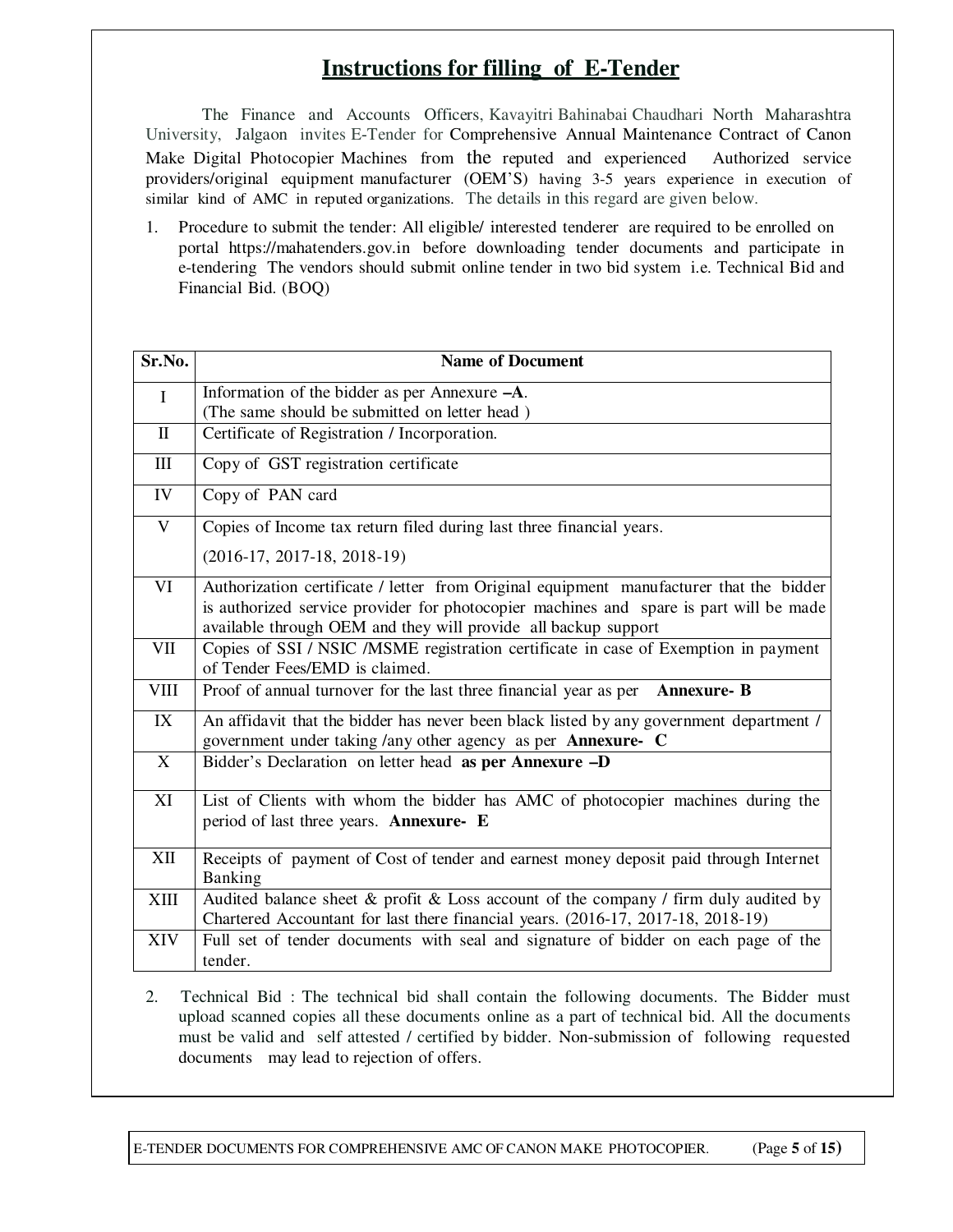- 3. Financial Bid : The tendering authority will first open the Technical Bid documents of all bidders and after scrutinizing these documents will shortlist the Bidders who are eligible for Financial Bidding process. Otherwise the tender may be disqualified. Financial bid should be submitted online by vendor in the form of BOQ excel sheet given over www. mahatender.gov.in, the supplier shall fill up the column of rate per unit offered by him.
- 4. Bidder should have valid Digital Signature Certificate (DSC) obtained from any Certifying Authorities.
- 5. The list of photocopiers to be covered under Comprehensive Annual Maintenance Contract is provided in the tender documents.
- 6. The Technical and Financial bid shall be submitted online as per the schedule.
- 7. University has the right to split the purchase order to more than one vendor/firms quoting lowest tender amount. Although before this, supplier may be invited for discussion in University, if needed/required.
- 8. The Bidders are strictly advised to follow the dates and times allocated to each stage. As indicated in the time schedule. All the online activities are time tracked and the Electronic Tendering System enforces time-locks that ensure that no activity or transaction can take place outside the Start and End Dates and Time of the Stage as defined in the tender schedule. At the sole discretion of the Tender Authority, the time schedule of the Tender stages may be extended.
- 9. University reserves the right for change in the number of items to be maintained in schedule.
- 10. Rate to be quoted should be mentioned at appropriate place in provided in Schedule (BOQ) by the bidder, more over the rate should not be quoted anywhere else in the tender booklet as well as in the blank pages.
- 11. The university reserves the right to decide whether to open or not open the financial bid of the supplier and no objection of any supplier shall be entertained on any ground what so ever it may be regarding this.
- 12. No Bid shall be accepted without payment by online earnest money deposit and cost of tender.
- 13. The quoted rate should be inclusive of all taxes GST cost of spare parts, services etc.
- 14. The rate should be offered for only the item as mentioned in the Schedule. However if any changes in GST rate by Government the changed rate would be applicable.
- 15. The University is not to bind to accept lowest tenders and reserve the right to accept/cancel any or all tenders without assigning any reason thereof.

 **( Dr. V.V.Katdare ) Offg.Finance and Accounts officer**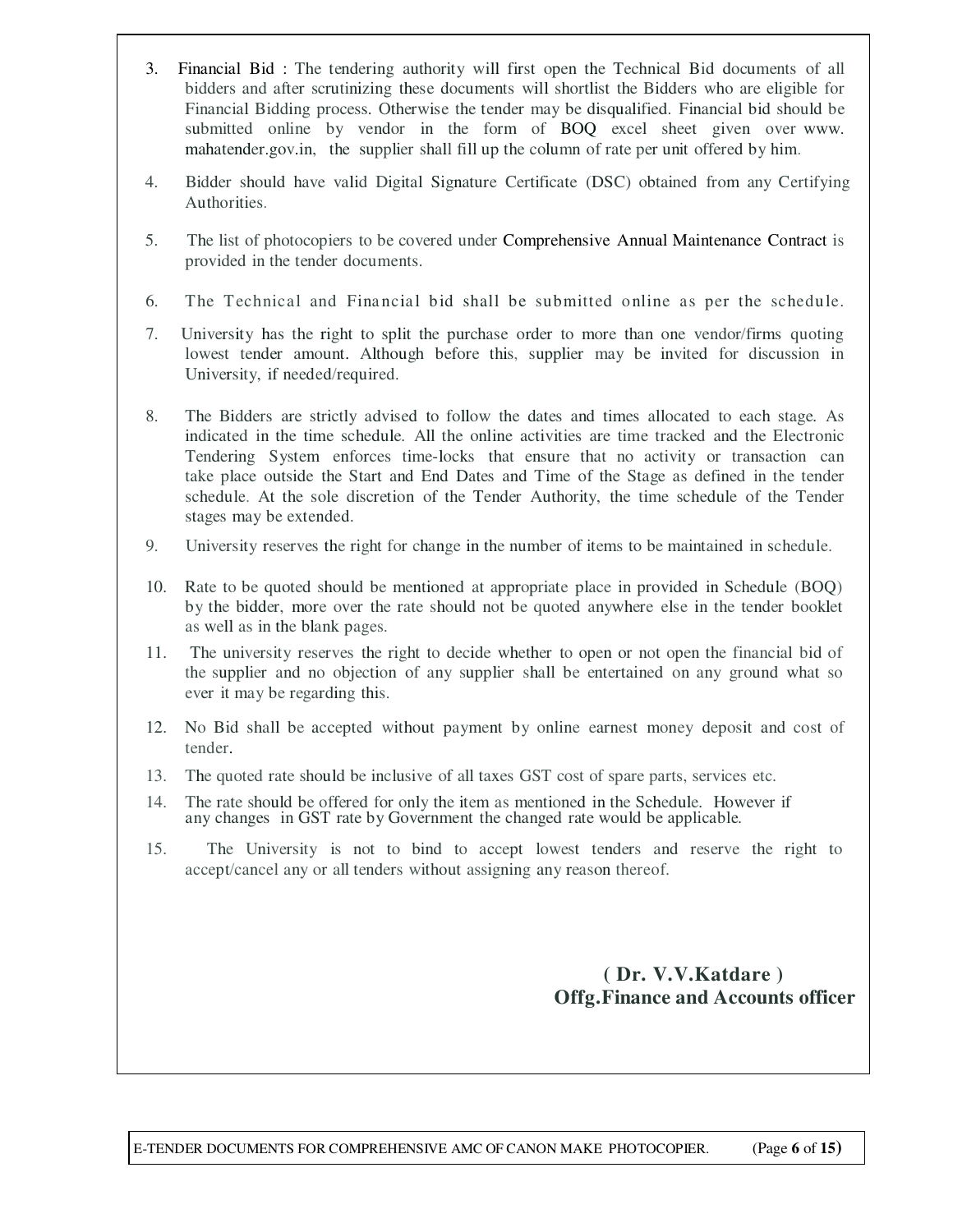#### **General Terms and Conditions of the tender**

- **1)** The online tender is called for Comprehensive Annual Maintenance contract of Canon Make Digital Photocopier Machine from reputed and experienced authorized service providers / original equipments manufacturer (OEM)
- **2) Earnest Money Deposit & Cost of Tender:** Vendors are required to pay **Rs. 1,100/-(**Rs. Two Thousand Four Hundred only) and **Rs.5,500/-** (Rs. Twelve Thousand only) towards Tender Fee and EMD respectively through Net banking .
- **3) Security Deposit:** The successful bidder to whom the annual maintenance contract is awarded shall be required to deposit an amount equivalent to 10% of the total AMC value/ cost as security deposit within 7 days from the date of awarding contract. The security deposit will not carry any interest which shall be refunded beyond two months after expiry of the contract. If the bidder fails to keep the security deposit, then the second lowest quoted bidder will be awarded the contract or the University with holds the total authority for the necessary action to be taken. Security deposit shall be forfeited in case of breach of contract.
- **4)** Cancellation of AMC :- University reserves the right to cancel the Annual Maintenance contract in case bidder fails to provided satisfactory services during the period of contract. The Universit y reserves the right to go for next lowest tenderer or other appropriate action will be taken.

If due to the above mentioned reason AMC is canceled security deposit shall be forfeited and also the contract may be allotted to the next lowest tenderer or the university reserves the right to take any other appropriate decision (black listed etc.) including legal action against the bidder to whom the annual maintenance contract was awarded.

- **5)** The Bid E.M.D. will be forfeited :
	- a) If the bidder withdraws, altered his bid during the period of bid validity specified in the bid.
	- b) In case of successful bidder, if the bidder fails or refuses to accept annual maintenance contract awarded to him.
- **6)** Conditional E-tender shall be rejected out rightly.
- **7) Payment :** The payment of AMC charges will be made on quarterly basis after end of each quarter and receipt of satisfactory service report from concerned departments. The payment will be made by after deducting TDS as applicable at the time of payment. If performance is not found satisfactory payment for that quarter will be forfeited and if unsatisfactory performance is continued then contract is liable to be terminated.
- **8)** Preventive Maintenance: The service providers shall attend preventive maintenance at least once in a quarter for each machine even though no complaint received.
- **9)** Corrective Maintenance: The service provider shall attend promptly within 2-3 working hours On receipt of complaint.
- **10)** Regular Maintenance: Regular maintenance with special cleaning of the photocopier machines from outside and inside with liquid cleaner would be carried out on monthly basis or as and when required.
- **11)** The maintenance contract (AMC) will be comprehensive include maintenance regularly services of the photocopier machines and /or replacement of any genuine OEM spares parts for keeping the photocopier machines in working conditions and free from any defects/ disturbance.
- **12)** The AMC Charges shall exclusive of consumables items i.e. drum, toner and paper.
- **13)** The vendor may inspect the machines on any working days from 10.00 AM to 5.30 PM before submitting the online E-tender.
- **14)** All the machines must be serviced onsite at the location of photocopier machines and in the presence of the users and provide a copy of call / service report to the users after getting his signature over it indicating the details of spares parts replaced and services provided by the engineer. The agency will provide adequate stand by machine if the problem is not solved within 24 hours.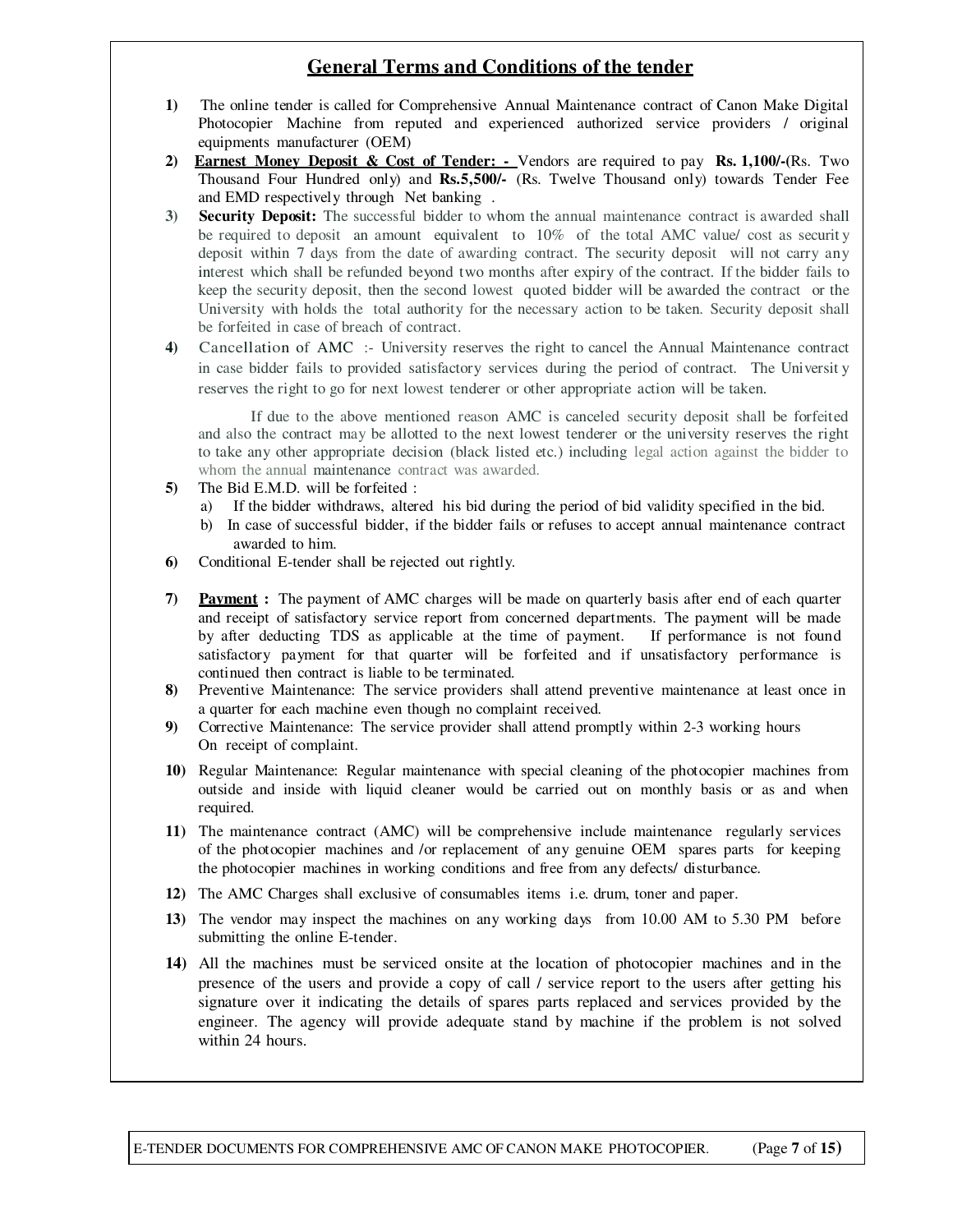- **15)** All the complaint should attend within 2-3 working hours, failing which an appropriate penalty for not attending the complaint will be charged. The quantum of penalty to be charged will be decided by the University
- **16)** The AMC rates mentioned in this contract will be valid for a period of one year from the date of agreement.
- **17)** The quoted rate should be inclusive of GST cost of spare parts, services etc.
- **18)** Only online tender submitted through Government of Maharashtra portal for e-procurement will be consider. ( **https://mahatenders.gov.in** )
- **19)** Tender offer must be valid for a period of minimum 120 days from the date of opening / downloading of Financial bid for the purpose of acceptance and award of contract. Any offer failing short of the validity period is liable for rejection.
- **20)** The University reserves the right to accept or reject any or all the tenders from any or all the parties without assigning reason thereof.
- **21)** The University reserves the right to delete/ increase/ decrease items from the schedule of requirement specified in the tender.
- **22)** The successful bidder will have to enter an agreement with NMU within 7 days from the date of receiving the letter of awarding the contract. The agreement should be on stamp paper of Rs.200/- . The cost of stamp paper will be borne by the contractor. The agreement should be register with notary.
- **23)** The tender which do not fulfill all or any of the conditions or are in complete in any respects, are liable to summarily rejected.
- **24)** The details of all minor / major /routine /preventative repair / maintenance job under taken including replacement of spares parts shall be entered into the service report.
- **25)** Complaint feedback/performance report- The contractor will maintain all records of the complaints in a register. The format of the register is enclosed as Annexure-D
- **26)** One month notice will be given by either party for termination of the contract during the tenure of contract for breach of any terms and conditions of contract.
- **27)** The firm must have previous experience in maintaining hardware and expertise in preventative on site maintenance and repair of photocopier and other hardware parts and accessories in government organization / Universities / PSU's. provide the details of AMC performed during the last three years in the pro forma as per Annexure -F
- **28)** The Service Engineer / Engineers deployed shall be responsible for preventative and corrective maintenance of all machines covered under AMC.The NMU will not be responsible any damages, losses, claim, financial or other injury to any service engineer / persons deployed by service providing by agency in the course of their performing the functions / duties.
- **29)** The service engineer/ engineers provided by service agency should be skilled and technically qualified and trained in repair and maintenance of photocopier machines.
- 30) **Jurisdiction:** The courts at Jalgaon alone will have the jurisdiction to try any Matter, dispute or reference between parties arising out of this tender / contract. It is specifically agreed that no court outside and other than Jalgaon court shall have Jurisdiction in the matter.

 **( Dr. V.V.Katdare ) Offg.Finance and Accounts officer**

E-TENDER DOCUMENTS FOR COMPREHENSIVE AMC OF CANON MAKE PHOTOCOPIER. (Page **8** of **15)**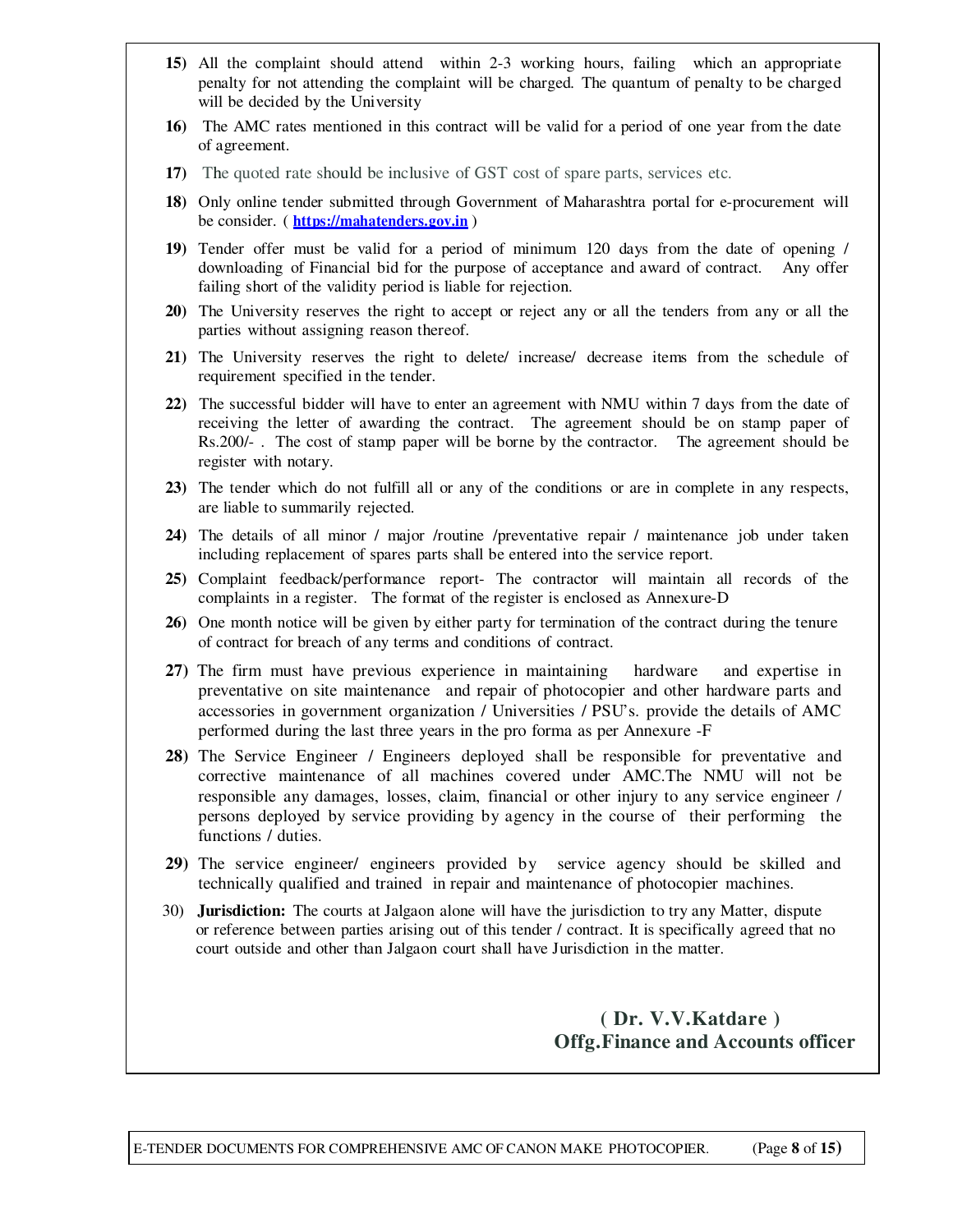## **List of Canon Make Photocopiers to be covered under**

| <b>Comprehensive Annual Maintenance Contract.</b> |
|---------------------------------------------------|
|---------------------------------------------------|

| <b>SR.NO</b>   | <b>DEPTT. / LOCATION</b>                    | <b>MAKE</b>        | <b>MODEL</b>     | <b>S NUMBER</b> |
|----------------|---------------------------------------------|--------------------|------------------|-----------------|
| $\mathbf{1}$   | HON. VC OFFICE                              | IR2230             | MSR-00279        | <b>CMC</b>      |
| $\overline{2}$ | HON. VC OFFICE                              | <b>IR2018</b>      | MWG-13608        | <b>CMC</b>      |
| 3              | PRO VICE-CHANCELLOR OFFICE                  | IR2230             | MSR-00410        | <b>CMC</b>      |
| $\overline{4}$ | IQAC (FROM LIABRARY)                        | IR2230             | MSR-00282        | <b>CMC</b>      |
| 5              | <b>REGISTRAR OFFICE</b>                     | IR2230             | MSR-00284        | <b>CMC</b>      |
| 6              | <b>EVENT MANAGEMENT</b>                     | <b>IR2018</b>      | MWG-08441        | <b>CMC</b>      |
| 7              | <b>MEETING AND RECORD</b>                   | IR2545             | <b>FUW-30680</b> | <b>CMC</b>      |
| 8              | FINANCE (DFO CABIN)                         | IR2230             | MSR-00389        | <b>CMC</b>      |
| 9              | <b>ADMINISTRATION</b>                       | <b>IR2520</b>      | FQU-32295        | <b>CMC</b>      |
| 10             | <b>ADMINISTRATION</b>                       | IR2420             | HWJ-28697        | <b>CMC</b>      |
| 11             | <b>ADMINISTRATION</b>                       | <b>IR2318</b>      | EQV-39902        | <b>CMC</b>      |
| 12             | EXAM CONF.(FROM DTP)                        | IR3530             | MTP-01660        | <b>CMC</b>      |
| 13             | EXAM CONF.(FROM DTP)                        | <b>IR3530</b>      | MTP-01681        | <b>CMC</b>      |
| 14             | <b>EXAM CONFEDENTIAL</b>                    | IR4245             | <b>RKZ-01298</b> | <b>CMC</b>      |
| 15             | EXAM CONFEDENTIAL                           | IR4245             | RKZ-01299        | <b>CMC</b>      |
| 16             | <b>EXAM CONFEDENTIAL</b>                    | IR4245             | RKZ-01302        | <b>CMC</b>      |
| 17             | <b>EXAM COMPUTER CENTER</b>                 | IR6275             | QXZ-00523        | <b>CMC</b>      |
| 18             | <b>EXAM COMPUTER CENTER</b>                 | IR2545             | FUW-30279        | <b>CMC</b>      |
| 19             | <b>EXAM CONFEDENTIAL</b>                    | IR2545             | FUW-30272        | <b>CMC</b>      |
| 20             | <b>EXAM DEPT.(COE OFFICE)</b>               | IR <sub>6055</sub> | HTU-10401        | <b>CMC</b>      |
| 21             | <b>AFFILIATION</b>                          | IR2318             | EQV-41612        | <b>CMC</b>      |
| 22             | <b>BOARD OF STUDIES (BOS)</b>               | IR <sub>2545</sub> | FUW-30984        | <b>CMC</b>      |
| 23             | <b>CONSTRUCTION</b>                         | <b>IR2002N</b>     | QXS-12779        | <b>CMC</b>      |
| 24             | <b>CONSTRUCTION</b>                         | IR2420             | HWJ-28666        | CMC             |
| 25             | <b>LIBRARY</b>                              | IR2525             | FRZ-88753        | <b>CMC</b>      |
| 26             | <b>STUDENT WELFARE</b>                      | <b>IR2520</b>      | FQU-32340        | <b>CMC</b>      |
| 27             | <b>STUDENT WELFARE</b><br>(FROM ADULT EDU.) | IR4245             | OYV-00657        | <b>CMC</b>      |
| 28             | <b>ADULT EDUCATON</b>                       | IR2525             | FRZ-32875        | <b>CMC</b>      |
| 29             | <b>IDEAL</b>                                | IR2545             | FUW-80949        | <b>CMC</b>      |
| 30             | <b>LAW</b>                                  | IR4045             | QYV-00674        | <b>CMC</b>      |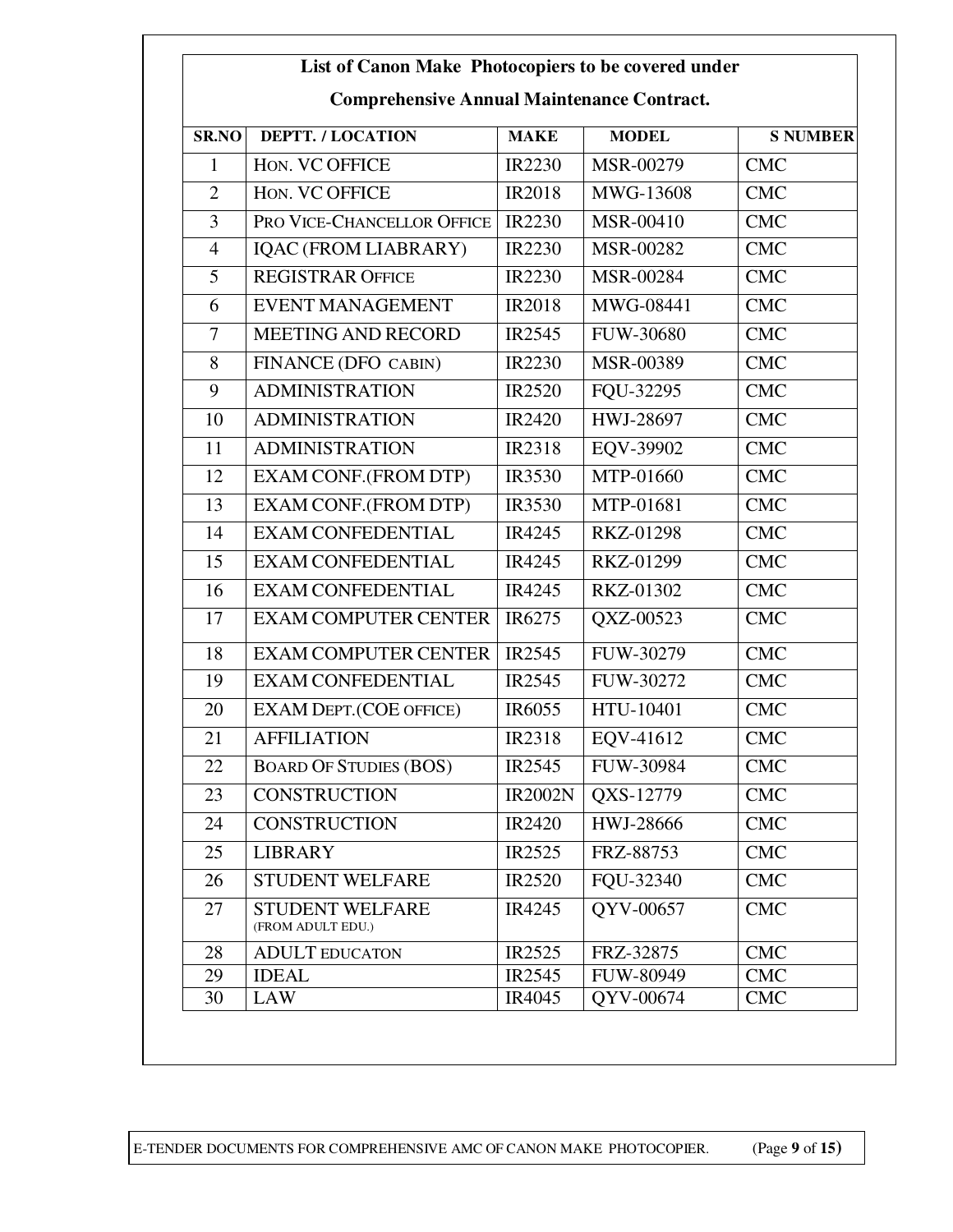| <b>SR.NO</b> | <b>DEPTT. / LOCATION</b>        | <b>MAKE</b>        | <b>MODEL</b>     | <b>S NUMBER</b> |
|--------------|---------------------------------|--------------------|------------------|-----------------|
| 31           | <b>TRAINING &amp; PLACEMENT</b> | <b>IR2018</b>      | MWG-             | <b>CMC</b>      |
| 32           | <b>COMPUTER SCIENCE</b>         | <b>IR2230</b>      | MSR-00493        | <b>CMC</b>      |
| 33           | <b>COMPUTER SCIENCE</b>         | IR <sub>2525</sub> | FRZ-86319        | <b>CMC</b>      |
| 34           | <b>LIFE SCIENCE</b>             | <b>IR2018</b>      | MWG-             | <b>CMC</b>      |
| 35           | <b>ENV. SCI</b>                 | <b>IR2018</b>      | MWG-             | <b>CMC</b>      |
| 36           | CHEM. SCI.                      | <b>IR2230</b>      | <b>MSR-00481</b> | <b>CMC</b>      |
| 37           | CHEM .SCI.                      | <b>IR2318</b>      | EQV-37575        | <b>CMC</b>      |
| 38           | PHYSICAL SCIENCES               | <b>IR2230</b>      | MSR-01135        | <b>CMC</b>      |
| 39           | <b>MATHEMATICAL SCIENCES</b>    | <b>IR2520</b>      | FQU-34473        | <b>CMC</b>      |
| 40           | <b>MANAGEMNET STUDIES</b>       | <b>IR2318</b>      | EQV-09776        | <b>CMC</b>      |
| 41           | <b>EDUCATION DEPT</b>           | <b>IR2318</b>      | EQV-41953        | <b>CMC</b>      |
| 42           | LANGUAGE DEPTT.                 | IR <sub>2318</sub> | EQV-19334        | <b>CMC</b>      |
| 43           | <b>U.I.C.T.</b>                 | IR <sub>2525</sub> | FRZ-32835        | <b>CMC</b>      |
| 44           | <b>U.I.C.T.</b>                 | IR <sub>2525</sub> | FRZ-87663        | <b>CMC</b>      |
| 45           | <b>U.I.C.T.</b>                 | <b>IR2525</b>      | FRZ-87877        | <b>CMC</b>      |

 **( Dr. V. V. Katdare ) Offg.Finance and Accounts Officer**

E-TENDER DOCUMENTS FOR COMPREHENSIVE AMC OF CANON MAKE PHOTOCOPIER. (Page **10** of **15)**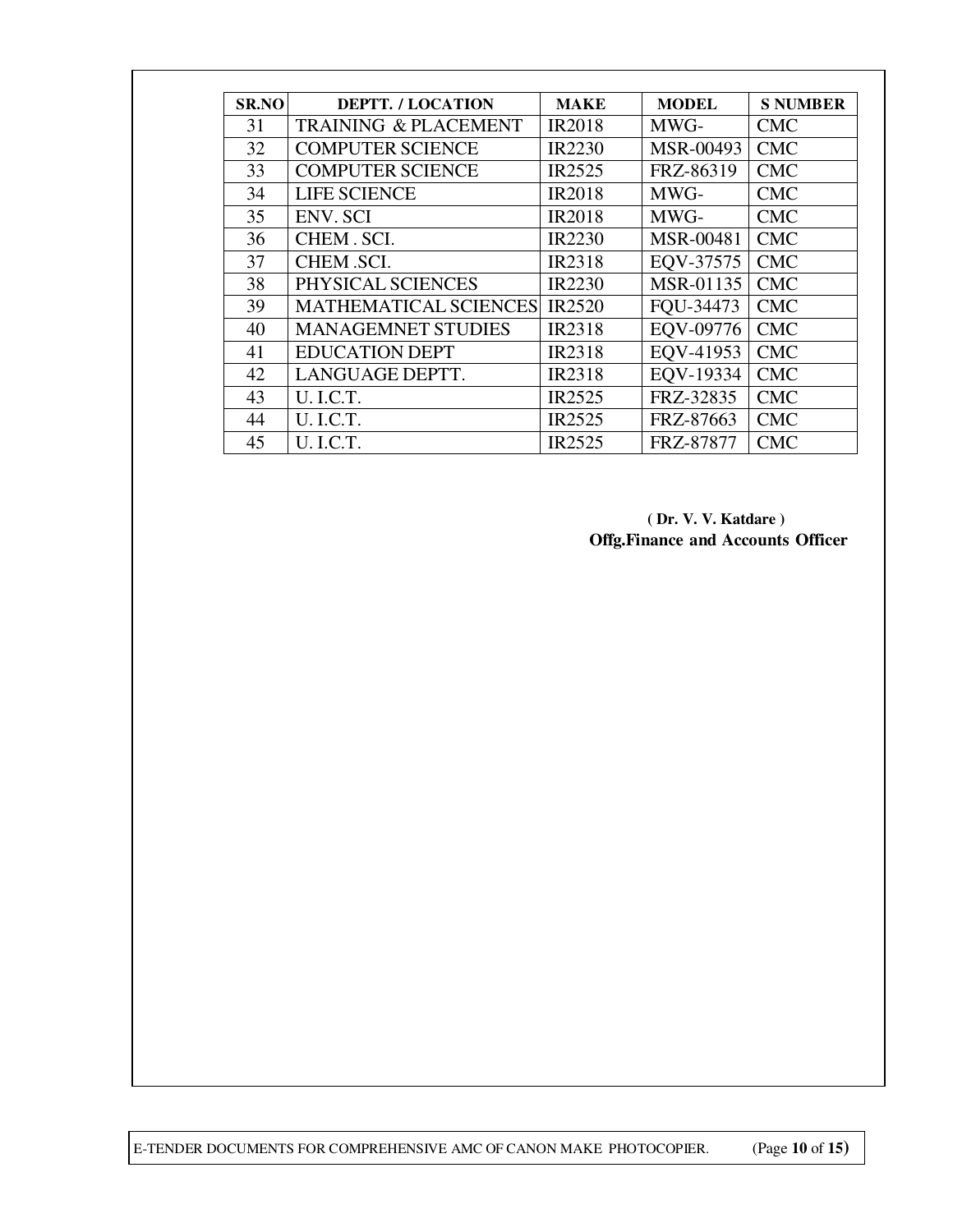#### **Annexure –A**

#### **Information of the Bidder**

| Sr.<br>No.      | Particular                                                                                                                  |  |
|-----------------|-----------------------------------------------------------------------------------------------------------------------------|--|
| $\mathbf{1}$    | Name of the Firm/Company / organization                                                                                     |  |
| $\overline{2}$  | Office Address, Telephone No., and E-mail ID                                                                                |  |
| 3               | Name & Designation of the person signing the bid                                                                            |  |
| $\overline{4}$  | Type of the Organization /(Proprietary / Partnership/<br>Pvt. Ltd./PSU/Govt./Public Ltd)                                    |  |
| 5               | Year of establishment and Experience in business<br>(In number of years)                                                    |  |
| 6               | Annual Turnover<br>2016-17<br>2017-18<br>2018-19                                                                            |  |
| $7\phantom{.0}$ | GST Registration No.                                                                                                        |  |
| 8               | Service Tax Registration No.                                                                                                |  |
| 9               | PAN Card No.                                                                                                                |  |
| 10              | Details of Bank – Name of Bank Account<br>Name of Bank<br>Type of Account<br>Account Number<br><b>IFSC Code</b><br>MICR No. |  |
| 11              | Capacity in which bid is signed by the bidder<br>(Proprietor/ Partner / Director)                                           |  |
|                 |                                                                                                                             |  |

#### **Signature & Seal of the Bidder**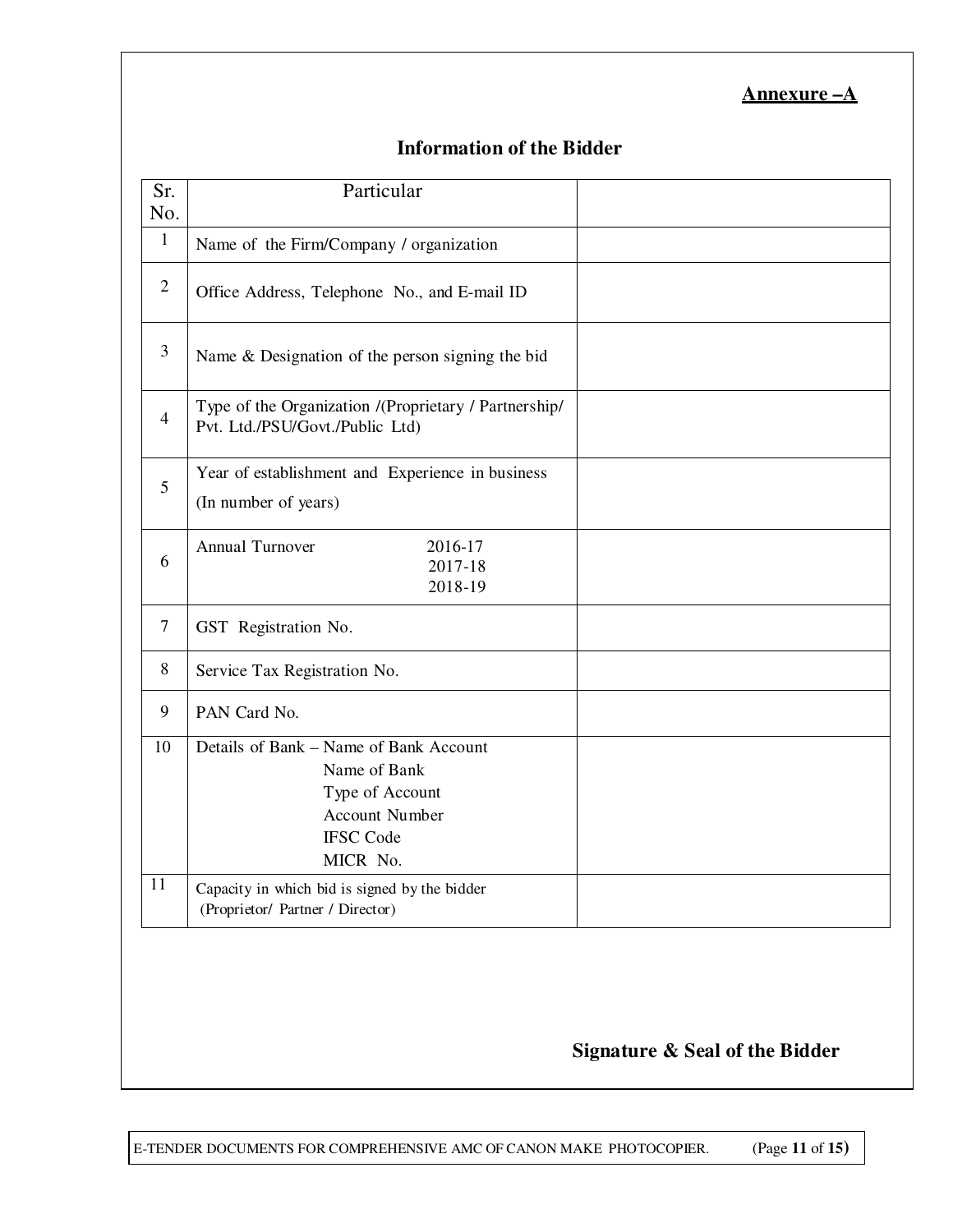**Annexure –B**

## Certificate of Annual Turn Over

| Sr.No. | Financial year | Annual turnover<br>$(In$ Lacs) |
|--------|----------------|--------------------------------|
|        | 2016-17        |                                |
|        | 2017-18        |                                |
|        | 2018-2019      |                                |

Seal & Signature of the Seal & Signature of the Seal & Signature of the Chartered Accountants bidder authorized representative

E-TENDER DOCUMENTS FOR COMPREHENSIVE AMC OF CANON MAKE PHOTOCOPIER. (Page **12** of **15)**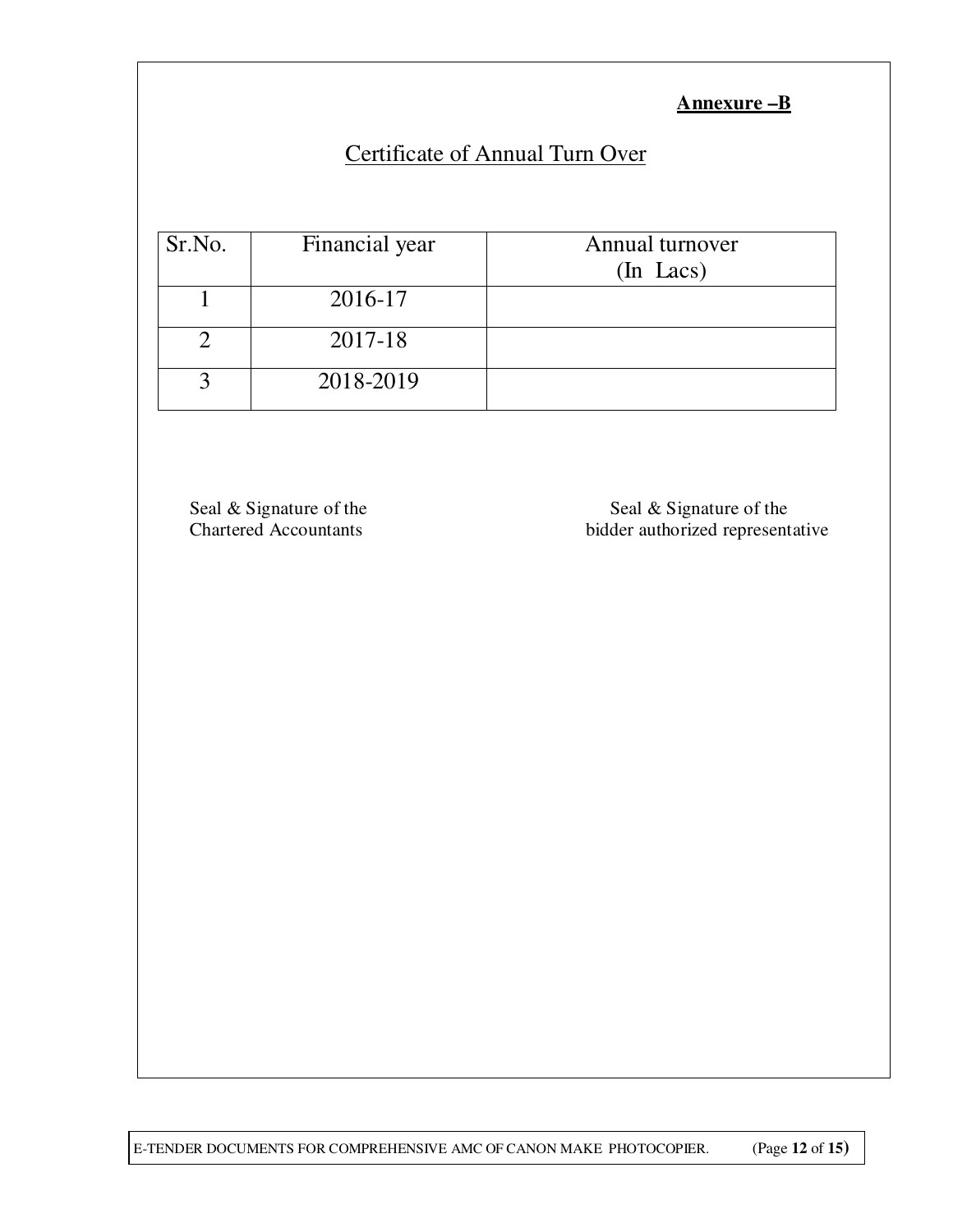#### **Annexure –C**

#### **DECLARATION REGARDING BLACKLISTING / DEBARRING FOR TAKING PART IN TENDER.**

#### **(To be executed & attested by Public Notary / Executive Magistrate on Rs. 100/- non judicial Stamp paper by the bidder**

 I /We \_service provider of M/S. \_\_\_\_\_\_\_\_\_\_\_\_\_\_\_\_\_\_\_\_\_\_\_\_\_\_\_\_\_Manufacture / Partner(s)/ Authorized Distributor hereby declare that the firm/company namely M/s. \_\_\_\_\_\_\_\_\_\_\_\_\_\_\_\_\_\_\_\_\_\_\_\_\_\_\_\_\_\_\_\_\_\_\_\_\_\_\_ has not been blacklisted or debarred in the past by Union / State Government or by any other organization from taking part in tenders in India.

|                                                                                  | <b>Or</b>                              |                                      |
|----------------------------------------------------------------------------------|----------------------------------------|--------------------------------------|
| I / We                                                                           |                                        | Manufacture / Partner(s)/ Authorized |
| Distributor / service provider of M/s.                                           |                                        | hereby declare that the Firm         |
|                                                                                  | was blacklisted or debarred by Union / |                                      |
| State Government or any Organization from taking part in tenders for a period of |                                        |                                      |
| $\frac{1}{100}$ years w.e.f. to                                                  |                                        | The period is over on and now the    |
| firm/company is entitled to take part in tenders.                                |                                        |                                      |

In case the above information found false I / we are fully aware that the tender/ contract will be rejected/cancelled by University and EMD / SD shall be forfeited. In addition to the above University will not be responsible to pay the bills for any completed / partially completed work.

#### DEPONENT

Name Address \_

Attested:

(Public Notary / Executive Magistrate)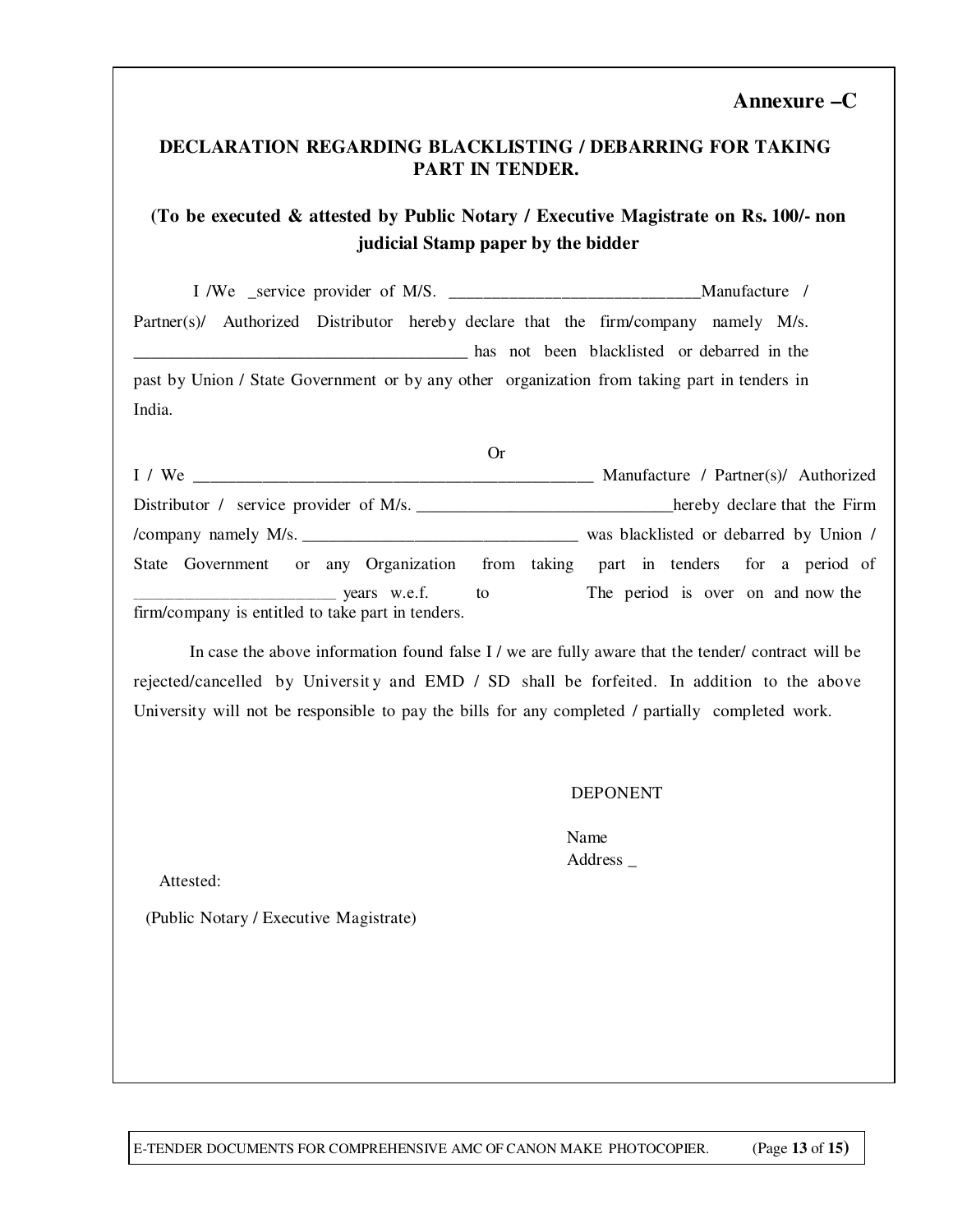**Annexure -D**

#### **Bidder's Declaration**

## **E- TENDER DOCUMENT FOR COMPREHENSIVE ANNUAL MAINTENANCE CONTRACT OF CANON MAKE DIGITAL PHOTOCOPIER MACHINES**

#### Ref.No. :- **NMU/8/ET/AMC Of Photocopier/39/2020**

I hereby certify that I have gone through all the information and terms and conditions stipulated in the tender document and hereby confirm to abide by the same. I also hereby certify that the rates quoted in financial bid (BOQ) are not more than the rate charged to any other Institution/Department/ Organization.

Signature : -------------------------------------

Name of signatory : --------------------------------------

Seal of the bidder

E-TENDER DOCUMENTS FOR COMPREHENSIVE AMC OF CANON MAKE PHOTOCOPIER. (Page **14** of **15)**